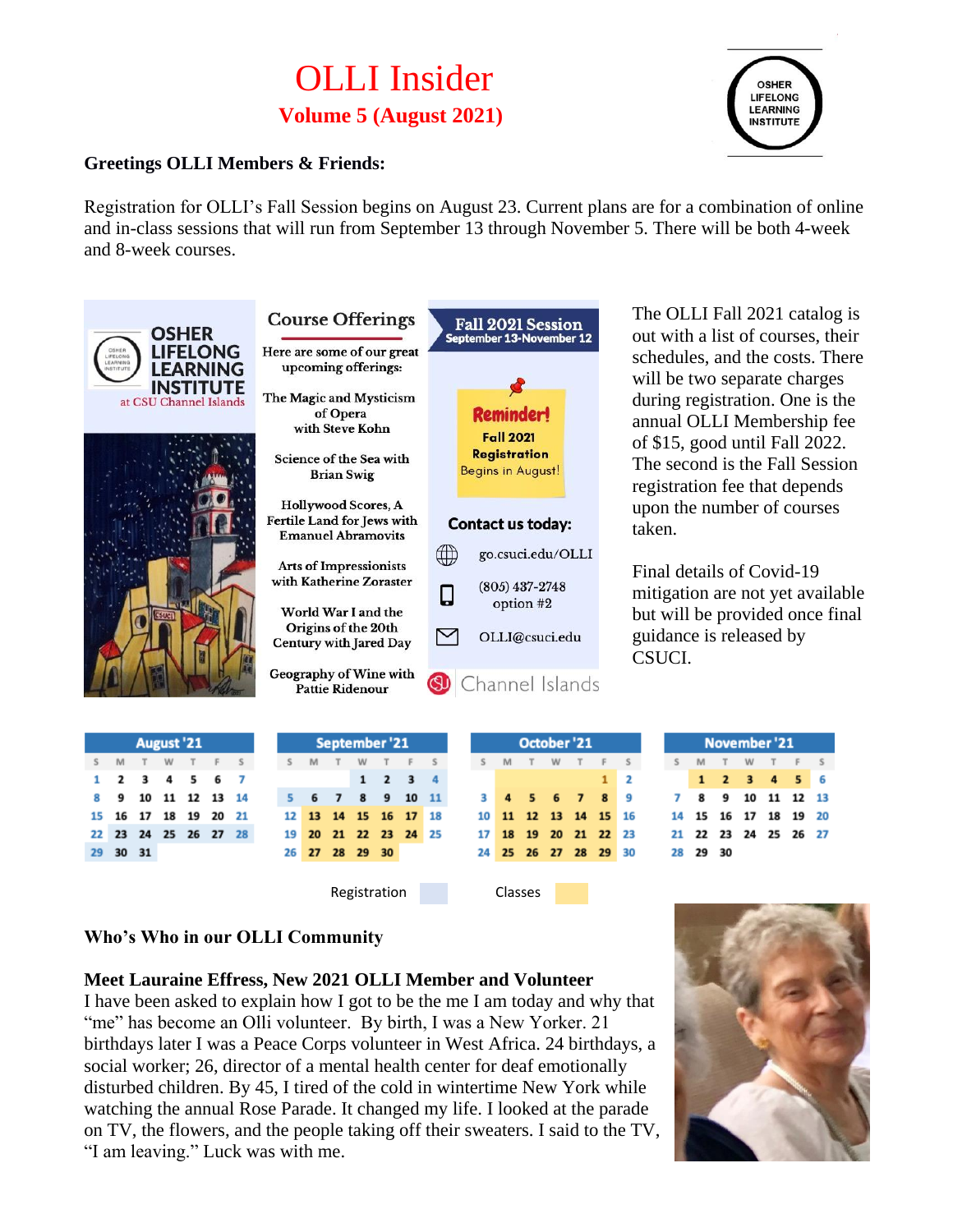In no time, I was doing similar work for a nonprofit start-up here on the left coast in Ventura County and was swimming in the pool every morning before work. I did important work in social services and mental health, but a family crisis and health problems waylaid my career. In retirement I had the time to develop other interests, which brought me to OLLI.

Being an OLLI student then a volunteer on the Membership Team is a new chapter for me. I hoped that by volunteering on the Membership Team, I might make a difference. *(Editor's note: She has).* I wish to help increase the familiarity with OLLI in senior communities of our county that, so far, seem unaware of this opportunity to stimulate the brain and delve into topics for which we never had time in our earlier years. Seniors need to work out to maintain our health. OLLI offers a workout for the brain, so the more seniors that know about it, the smarter we will be.

### **Come and Participate in the Open Gallery at Studio Channel Islands**

Mark your calendars for Saturday, October 2, 2021 from 1:30 pm to 3:30 pm for an outdoor social event at the covered parking area behind the Studio Channel Islands Gallery. Come and participate in Open Gallery – visit the area's best artists in their studios to watch them create sculptures, paintings and multimedia pieces up-close and personal. Then socialize with fellow OLLI members in an outdoor setting with the opportunity for some sweet treats. Studio CI is at 2222 E. Ventura Blvd, Camarillo 93010 – in the middle of Old Town. Watch your email for more information and how to RSVP. Come join us for a face-to-face OLLI get together.

## **Are You an OLLI Volunteer Candidate?**

Admit it – you love OLLI. But it takes more than love for OLLI to continue to provide the quality courses you have come to expect. OLLI is what it is because of our volunteers. Without volunteers, you would not have this newsletter or the October 2nd social gatherings at Studio CI. The OLLI Program staff can easily enroll you as a volunteer for whatever time you have available. Just contact Michael Trainor by email at OLLI@csuci.edu.

## **OLLI is for Discovery and New Friends**

A group of Ventura County OLLI students formed lifetime memories during a tour of Egypt in January 2020. Some highlights of their private tour are below.